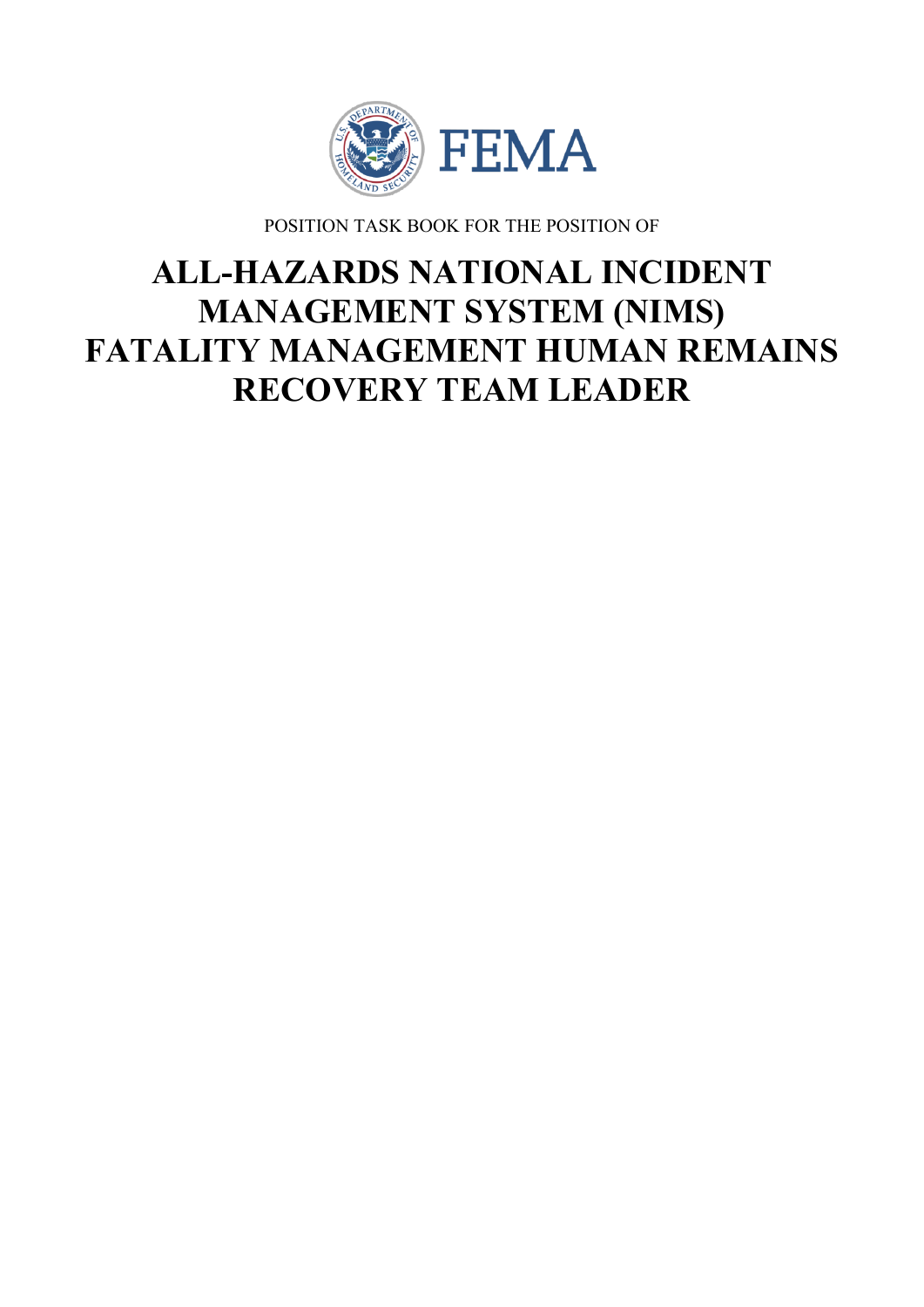# **FATALITY MANAGEMENT HUMAN REMAINS RECOVERY TEAM LEADER**

## *1. Competency:* **Assume position responsibilities**

*Description:* Successfully assume the role of Fatality Management (FM) Human Remains Recovery Team Leader and initiate position activities at the appropriate time according to the following behaviors.

#### *1a. Behavior:* **Gather, update, and apply situational information relevant to the assignment**

| <b>TASK</b>                                                                                                                                                                                                                                                                                 | <b>CODE</b> | <b>EVALUATION</b><br><b>RECORD#</b> | <b>EVALUATOR</b><br><b>INITIALS AND</b><br><b>DATE</b> |
|---------------------------------------------------------------------------------------------------------------------------------------------------------------------------------------------------------------------------------------------------------------------------------------------|-------------|-------------------------------------|--------------------------------------------------------|
| 1. Communicate body recovery needs:<br>$\bullet$ Difficult removals<br>• Heavy machinery<br>• Helicopter access<br>· Hazardous conditions:<br>○ Hazardous materials (hazmat)<br>○ Unstable structures<br>$\circ$ Fire<br>$\circ$ Difficult terrain<br>• Water recovery<br>• Dive team needs | E, F, I     |                                     |                                                        |
| 2. Document remains left for recovery and in storage:<br>• Acquire information from responsible personnel<br>• Identify storage capacity issues<br>• Account for all human remains                                                                                                          | E, F, I     |                                     |                                                        |

#### *1b. Behavior:* **Successfully assume the role of FM Human Remains Recovery Team Leader and initiate position activities**

| <b>TASK</b>                                                                                                                                                     | <b>CODE</b> | <b>EVALUATION</b><br><b>RECORD#</b> | <b>EVALUATOR</b><br><b>INITIALS AND</b><br><b>DATE</b> |
|-----------------------------------------------------------------------------------------------------------------------------------------------------------------|-------------|-------------------------------------|--------------------------------------------------------|
| 3. Brief teams on recovery needs:<br>• Type of incident and recovery difficulties<br>• Safety hazards<br>• Body counts<br>• Investigation and evidentiary needs | E, F, I     |                                     |                                                        |

#### *1c. Behavior:* **Ensure availability, qualifications, and capabilities of resources to complete assignment**

| <b>TASK</b>                                                                                                                                 | <b>CODE</b> | <b>EVALUATION</b><br><b>RECORD#</b> | <b>EVALUATOR</b><br><b>INITIALS AND</b><br>DATE |
|---------------------------------------------------------------------------------------------------------------------------------------------|-------------|-------------------------------------|-------------------------------------------------|
| 4. Coordinate with the FM Morgue Forensic Team Leader, FM<br>Disaster Portable Morgue Unit Leader, and FM Morgue<br>Processing Unit Leader. | E, F, I     |                                     |                                                 |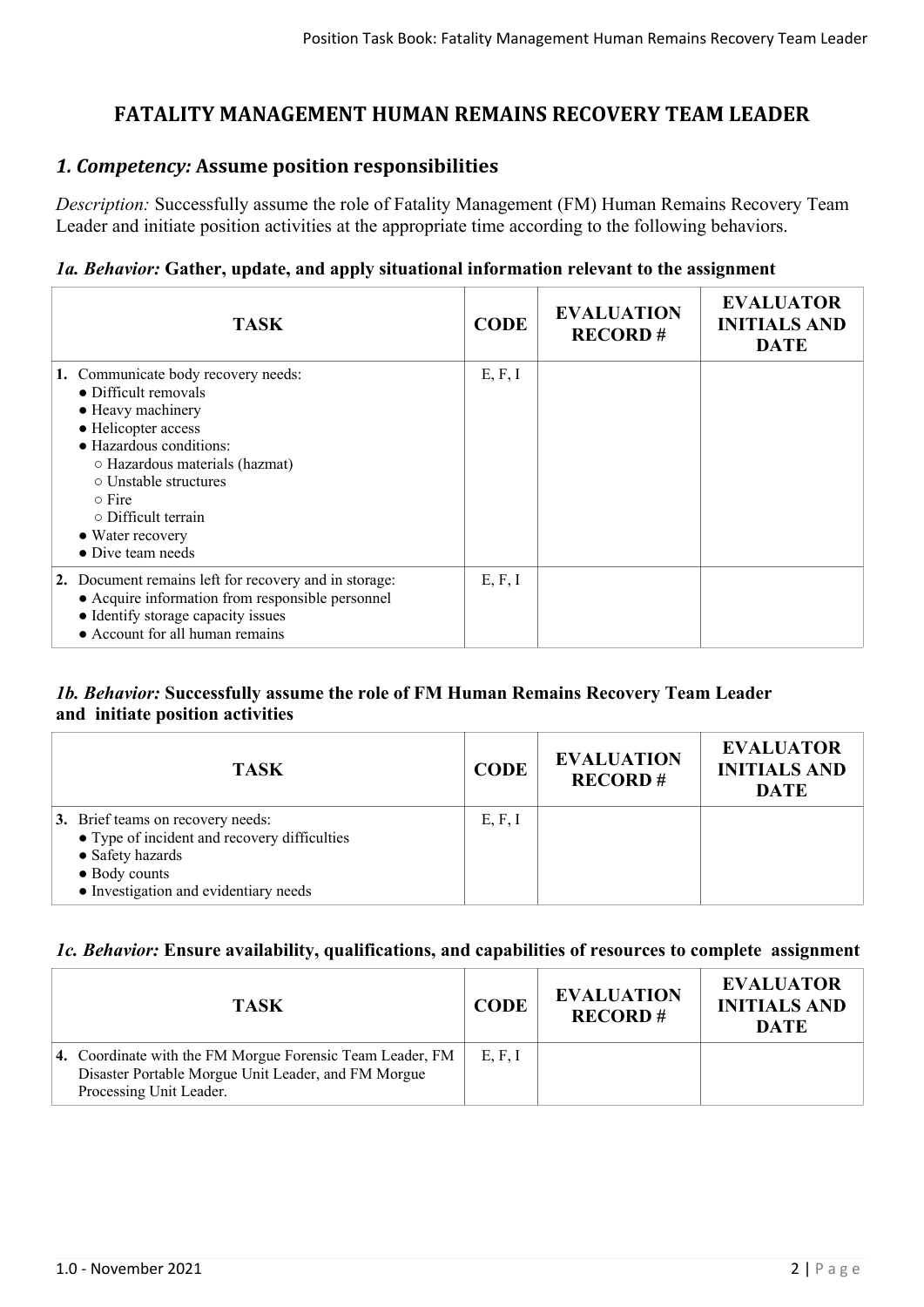| <b>5.</b> Follow direction from local Medical Examiner/Coroner<br>$(ME/C)$ :<br>• Body tags/triage tags<br>$\bullet$ Forms<br>$\bullet$ Property<br>• Investigative needs<br>• Evidence collection needs<br>• Identification:<br>○ May involve coordination with Victim Information<br>Center (VIC) and Family Assistance Center (FAC) a the<br>ME/C's discretion<br>$\bullet$ Property<br>$\bullet$ Next of kin (NOK):<br>o May involve coordination with VIC and FAC at the<br>ME/C's discretion | E, F, I |  |
|----------------------------------------------------------------------------------------------------------------------------------------------------------------------------------------------------------------------------------------------------------------------------------------------------------------------------------------------------------------------------------------------------------------------------------------------------------------------------------------------------|---------|--|
| <b>6.</b> Identify kind, type, and quantity of resources necessary to<br>achieve objectives:<br>• Consider span of control when determining resource<br>requirements and configurations                                                                                                                                                                                                                                                                                                            | E, F, I |  |

## *1d. Behavior:* **Establish or determine organizational structure, reporting procedures, and chain of command of assigned resource**

| <b>TASK</b>                                                                                                                                                                                                                                                                                                                                                                                                                                                                                                                                                                                                                                                                                                                                                                                                                                                           | <b>CODE</b> | <b>EVALUATION</b><br><b>RECORD#</b> | <b>EVALUATOR</b><br><b>INITIALS AND</b><br><b>DATE</b> |
|-----------------------------------------------------------------------------------------------------------------------------------------------------------------------------------------------------------------------------------------------------------------------------------------------------------------------------------------------------------------------------------------------------------------------------------------------------------------------------------------------------------------------------------------------------------------------------------------------------------------------------------------------------------------------------------------------------------------------------------------------------------------------------------------------------------------------------------------------------------------------|-------------|-------------------------------------|--------------------------------------------------------|
| 7. Activate team:<br>• Establish appropriate team organization and assign staff<br>responsibilities, while maintaining span of control<br>• Ensure availability of appropriate resources<br>• Conduct supporting activities within operational period<br>• Follow protocol for communicating team's daily<br>accomplishments to the Documentation Unit or appropriate<br>personnel<br>• Obtain operational rhythm from supervisor and establish<br>daily briefing/debriefing schedule with assigned personnel<br>• Follow process for resource requests/releases for<br>operational planning purposes<br>• Assign staff as appropriate<br>• Participate in planning meetings to determine team<br>organization, support tactical assignments, ensure resource<br>support and coordination needs, and identify other<br>considerations for the next operational period | E, F, I     |                                     |                                                        |
| 8. Supervise and adjust team organization and operations based<br>on changes in incident situation and resource status:<br>• Maintain common operating picture throughout the team<br>• Provide for functional and geographical supervision as<br>necessary<br>• Ensure effective use and coordination of all assigned<br>resources<br>• Constantly monitor objectives and overall team operations<br>for efficacy and safety                                                                                                                                                                                                                                                                                                                                                                                                                                         | E, F, I     |                                     |                                                        |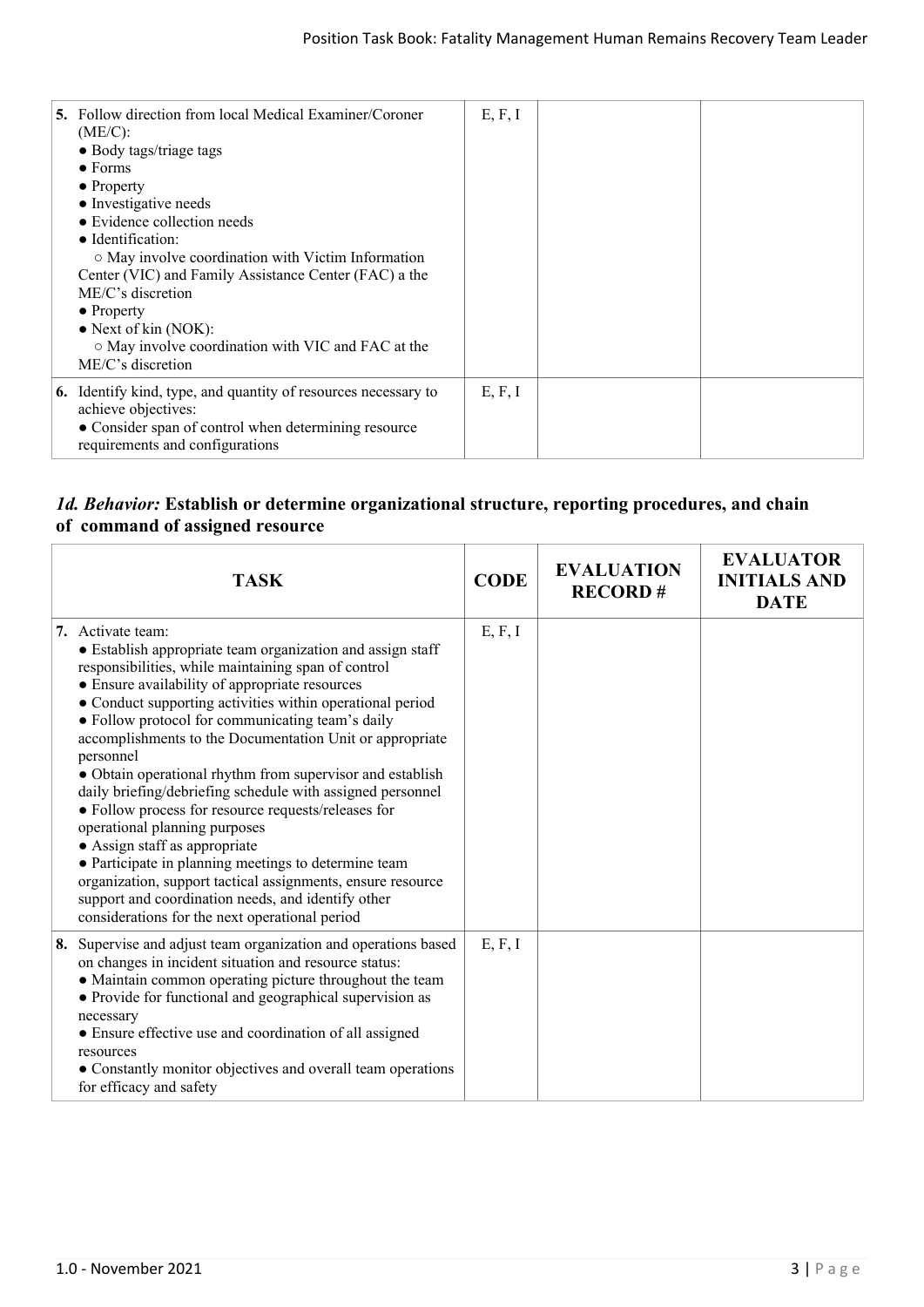# *2. Competency:* **Communicate effectively**

*Description:* Use suitable communication techniques to share relevant information with appropriate personnel on a timely basis to accomplish objectives in a potentially rapidly changing environment.

## *2a. Behavior:* **Ensure the exchange of relevant information during briefings and debriefings**

| <b>TASK</b>                                                                                                                                                                                             | <b>CODE</b> | <b>EVALUATION</b><br><b>RECORD#</b> | <b>EVALUATOR</b><br><b>INITIALS AND</b><br><b>DATE</b> |
|---------------------------------------------------------------------------------------------------------------------------------------------------------------------------------------------------------|-------------|-------------------------------------|--------------------------------------------------------|
| 9. Communicate recovery team needs and body counts:<br>• Maintain accurate body counts<br>• Cross-reference tracking numbers with recovered remains<br>• Brief teams on recovery process and techniques | E, F, I     |                                     |                                                        |

#### *2b. Behavior:* **Ensure documentation is complete and disposition is appropriate**

| <b>TASK</b>                                                                                                                                                                                                                                                                                                                                                                                                                     | <b>CODE</b> | <b>EVALUATION</b><br><b>RECORD#</b> | <b>EVALUATOR</b><br><b>INITIALS AND</b><br><b>DATE</b> |
|---------------------------------------------------------------------------------------------------------------------------------------------------------------------------------------------------------------------------------------------------------------------------------------------------------------------------------------------------------------------------------------------------------------------------------|-------------|-------------------------------------|--------------------------------------------------------|
| <b>10.</b> Ensure incident documentation and administrative<br>requirements are complete, according to the supervisor's<br>direction:<br>• Submit incident narrative to supervisor<br>• Complete and submit activity log to Documentation Unit<br>or appropriate personnel for each operational period<br>• Ensure all personnel and equipment time records are<br>complete and submitted at the end of each operational period | E, F, I     |                                     |                                                        |
| 11. Ensure the protection of Personally Identifiable Information<br>(PII).                                                                                                                                                                                                                                                                                                                                                      | E, F, I     |                                     |                                                        |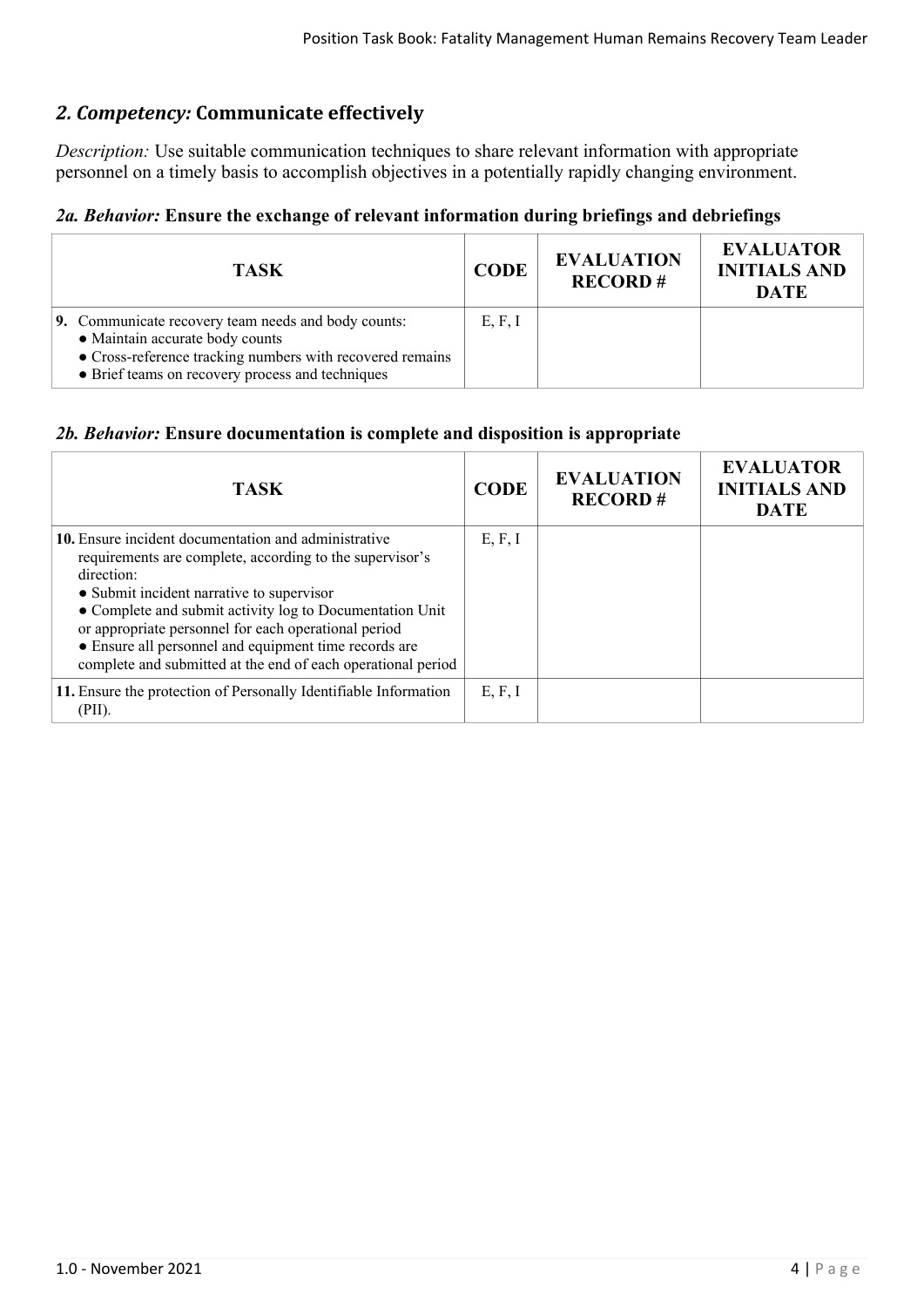# *3. Competency:* **Ensure completion of assigned actions to meet identified objectives**

*Description:* Identify, analyze, and apply relevant situational information and evaluate actions to complete assignments safely and meet identified objectives. Complete actions within established time frame.

## *3a. Behavior:* **Execute assigned tasks, assess progress, and make necessary adjustments**

| <b>TASK</b>                                                                                                                                                                                                                                                                              | <b>CODE</b> | <b>EVALUATION</b><br><b>RECORD#</b> | <b>EVALUATOR</b><br><b>INITIALS AND</b><br><b>DATE</b> |
|------------------------------------------------------------------------------------------------------------------------------------------------------------------------------------------------------------------------------------------------------------------------------------------|-------------|-------------------------------------|--------------------------------------------------------|
| 12. Determine photographic and documentation needs:<br>$\bullet$ Sketches<br>$\bullet$ Measurements<br>• Photographs and video of scene, bodies, property,<br>evidence                                                                                                                   | E, F, I     |                                     |                                                        |
| 13. Determine recovery expectations and processes.                                                                                                                                                                                                                                       | E, F, I     |                                     |                                                        |
| 14. Ensure collection of decedent personal property on or near<br>the body:<br>• Use proper tagging<br>• Maintain chain of evidence and custody                                                                                                                                          | E, F, I     |                                     |                                                        |
| 15. Ensure collection of evidence in accordance with local ME/C<br>and law enforcement agency needs:<br>• Gunshot residue<br>$\bullet$ Fingernails<br>$\bullet$ Hair<br>• DNA swabs (not for identification)<br>• Trace or tool marks<br>• Sexual assault kits                           | E, F, I     |                                     |                                                        |
| 16. Maintain evidentiary procedures during remains recovery<br>processes:<br>• Tag evidence<br>• Package evidence<br>• Transport evidence<br>· Maintain chain of custody                                                                                                                 | E, F, I     |                                     |                                                        |
| 17. Provide direction and guidance to relevant specialists:<br>• FM Personal Effects Specialist and Investigator<br>• Photographer<br>• Sketch artist documentation specialist, or Forensic<br>Photographer to produce sketches, videos, and photographs<br>for disaster site processing | E, F, I     |                                     |                                                        |

# *3b. Behavior:* **Establish and manage the FM Human Remains Recovery Team and support job functions and processes**

| <b>TASK</b>                                                                                                                                                                                                                                                     | <b>CODE</b> | <b>EVALUATION</b><br><b>RECORD#</b> | <b>EVALUATOR</b><br><b>INITIALS AND</b><br><b>DATE</b> |
|-----------------------------------------------------------------------------------------------------------------------------------------------------------------------------------------------------------------------------------------------------------------|-------------|-------------------------------------|--------------------------------------------------------|
| 18. Coordinate with the FM Morgue Processing Unit Leader to<br>supervise the FM Morgue Escort and Processing<br>Teams when transferring remains between recovery and<br>processing:<br>• Ensure proper staffing levels to maintain escorts for human<br>remains | E, F, I     |                                     |                                                        |
| 19. Ensure site security during transportation of remains:<br>• Adequate 24-hour site security<br>• Proper staff access training for security personnel                                                                                                         | E, F, I     |                                     |                                                        |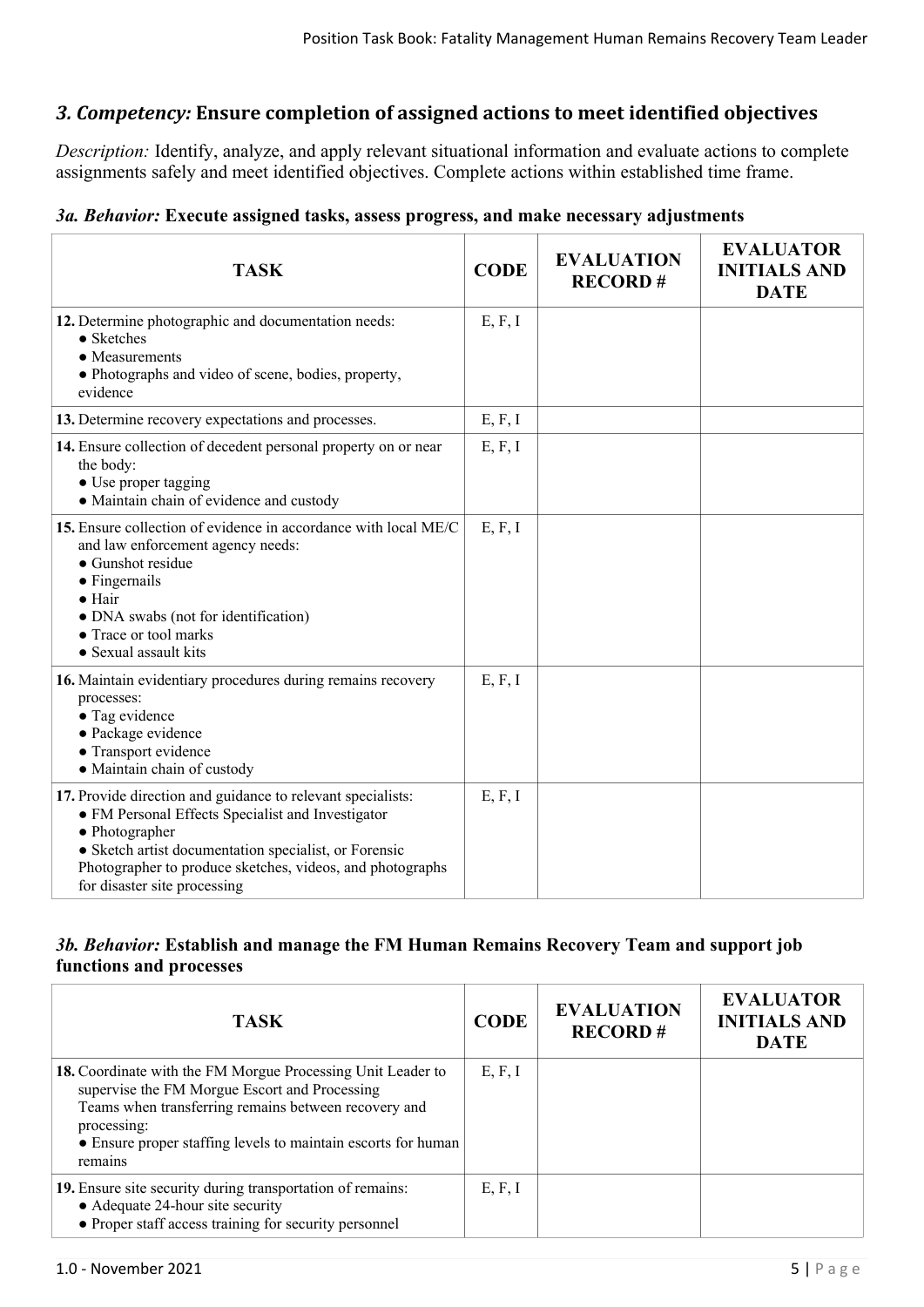| <b>20.</b> Provide supervision for FM Forensic Photographers during<br>field recovery process:<br>• Ensure photos are properly cataloged and chain of<br>evidence is maintained<br>• Coordinate photography needs between other team leads              | E, F, I |  |
|---------------------------------------------------------------------------------------------------------------------------------------------------------------------------------------------------------------------------------------------------------|---------|--|
| 21. Support processes within the team.                                                                                                                                                                                                                  | E, F, I |  |
| 22. Support the duties of the FM Personal Effects Specialists,<br>Documentation Specialist, FM Forensic Photographer,<br>transportation staging specialist, and other team members:<br>• Properly maintained supplies<br>• Properly trained specialists | E, F, I |  |